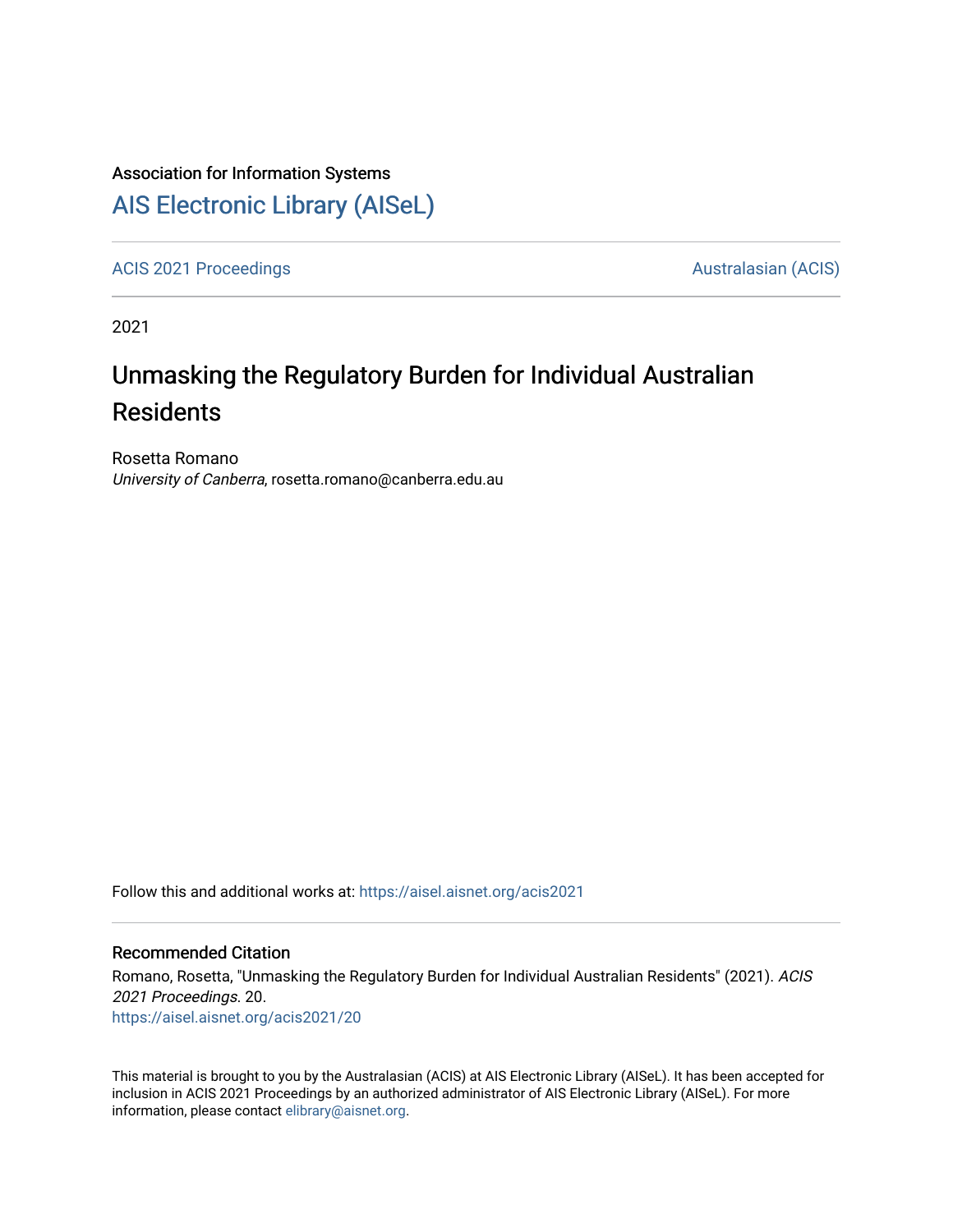# **Unmasking the Regulatory Burden for individual Australian Residents**

**Full research paper** 

#### **Rosetta Romano**

School of Information Technology and Systems University of Canberra Australia Email: rosetta.romano@canberra.edu.au

## **Abstract**

The legislation defines the roles that individuals play, but it causes confusion when a role has different definitions in the same jurisdiction. In Australia, the welfare. taxation and immigration legislation each provide a different definition of an Australian resident. This paper applies the GovUI-Onto, a new method developed to conceptualise and model the implementation of legislation using government user interfaces, to compare the regulatory burden for individual Australian residents in different settings. Not surprisingly, the research indicates that there may be a higher regulatory burden for individuals seeking benefits and services from the government, than those who will be required to pay money to the government. The paper also demonstrates how a whole-of-government view of a role, such as an Australian resident, can be developed and be used to harmonise and simplify the legislation for all.

**Keywords** GovUI-Onto method, regulatory burden, definitions, welfare, taxation, immigration, legislation, whole-of-government, Australian resident, government information systems, content analysis, definitions, roles, individuals.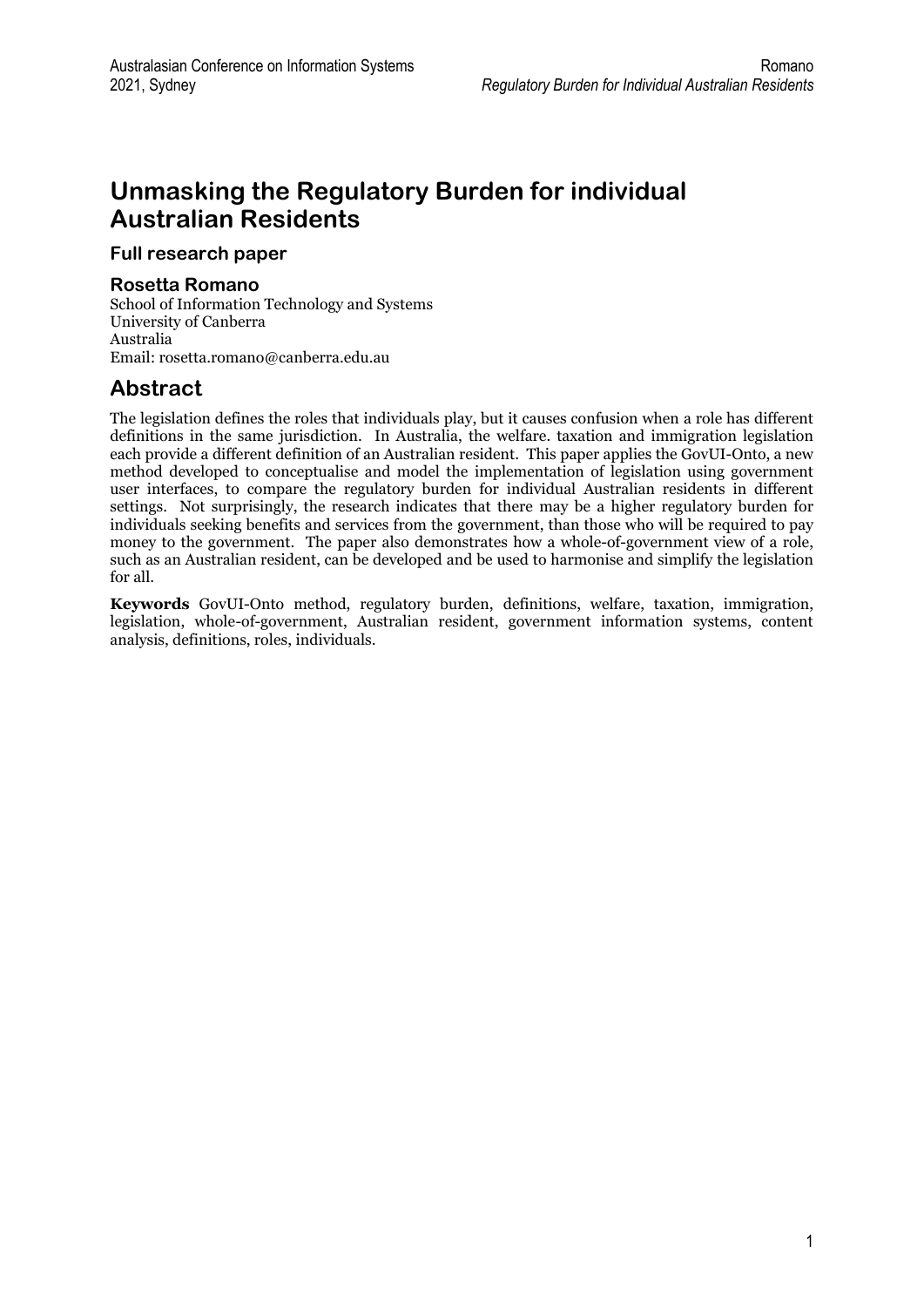# **1 Introduction**

Australian legislation provides at least three different definitions for the concept of an individual Australian Resident. Different definitions impose additional burdens for government departments that administer the legislation, and complexity for individuals straddling the welfare, taxation, and immigration settings in this single jurisdiction. For departments, different implementations in government information systems (GovIS) need to be maintained. A GovIS is the information technology (IT), processes, and people used to solve government problems. For an individual being assessed as an Australian resident, the different definitions may impose an inconsistent regulatory burden, notwithstanding that the determination is occurring in the same jurisdiction. When different definitions reside across legislation, the burden for individuals may not be evident because the legislation is complex, and because requirements imposed on an individual in a legislative role may be scattered throughout the legislation.

This paper applies the GovUI-Onto method introduced by Romano, 2021 to detect and model the regulatory requirements imposed on individuals in what is seemingly, the same role, but in different legislation. The GovUI-Onto method is a new method developed to conceptualise and model the implementation of legislation using government user interfaces. Content analysis is used to detect the definition of an individual Australian resident in the legislation and the implementation of the definition in a government user interface (GovUI) such as a government claim form. This paper demonstrates an application of the GovUI-Onto method to provides a way to compare the regulatory burden of individual Australian residents in three different settings.

#### **1.1 Implementing legislation in government information systems**

Government legislation defines an individual Australian Resident across multiple Acts. This legislation is then operationalised by GovIS that store information and are used to make decisions about eligibility for benefits and liability for payments. The GovIS use the information provided by prospective service consumers using GovUIs such as claim forms to determine their eligibility for government benefits and services. Complex GovIS collect, store, and process the data that are used by government departments to determine whether an individual meets the legislative rules to determine if they are an individual Australian resident.

This research investigates whether the inconsistent implementation of the legislation within the GovIS of different departments could be causing an inconsistent burden for individuals. Outputs of the research include models representing the Role class, Australian resident in both the legislation and the GovUI for the three settings, and a merged view to demonstrate how a Whole of Government (WhofG) view could be developed. Because the model already has been tested across three such disparate settings, it is strongly likely to be scalable across further settings such as health and aged care, housing, child support and voting rights. By modelling other legislation, and more GovUI, a comprehensive view of an individual Australian resident can be developed.

A comprehensive representation can provide government with information to simplify and harmonize the legislation. While the Australian government has announced the review of the Legislative Framework for Corporations and Financial Services Regulation including the consistent use of terminology to reflect the same or similar concepts simplifying Australia's corporations and financial services legislation (ALRC, 2020), there is no similar call to simplify it for people in individual roles such as Australian residents, parents, aged care, or welfare recipients. This paper demonstrates a method to develop WhoG models of a Class role that incorporates both the legislation and GovUI, and the attributes of an individual in a Class role. This paper develops a representation of the Class role, individual Australian resident. By comparing the number of Role class attributes is shown to provide insights about the regulatory burden for an individual in different settings.

The GovUI-Onto method is used to present the Role classes and the attributes of the Role classes of different definitions of an individual Australian Resident in the welfare, taxation, and immigration settings. The first view presents the Role classes related to of an individual Australian resident for example, a Visa Holder, an Employee, or a Citizen, etc. Role classes also capture the relation between roles. The second view presents the attributes of the Role classes of an individual. For example, is an individual is an Australian citizen? Yes or, No? Or another example, is an individual is a permanent Visa Holder? Yes or, No? While an individual may be a citizen, the information system needs to capture the attribute, i.e., whether they are an Australian citizen from a GovUI, such as a claim form. The answer to the question needs to be detected, stored, retrieved, and read by various processes used in the GovIS.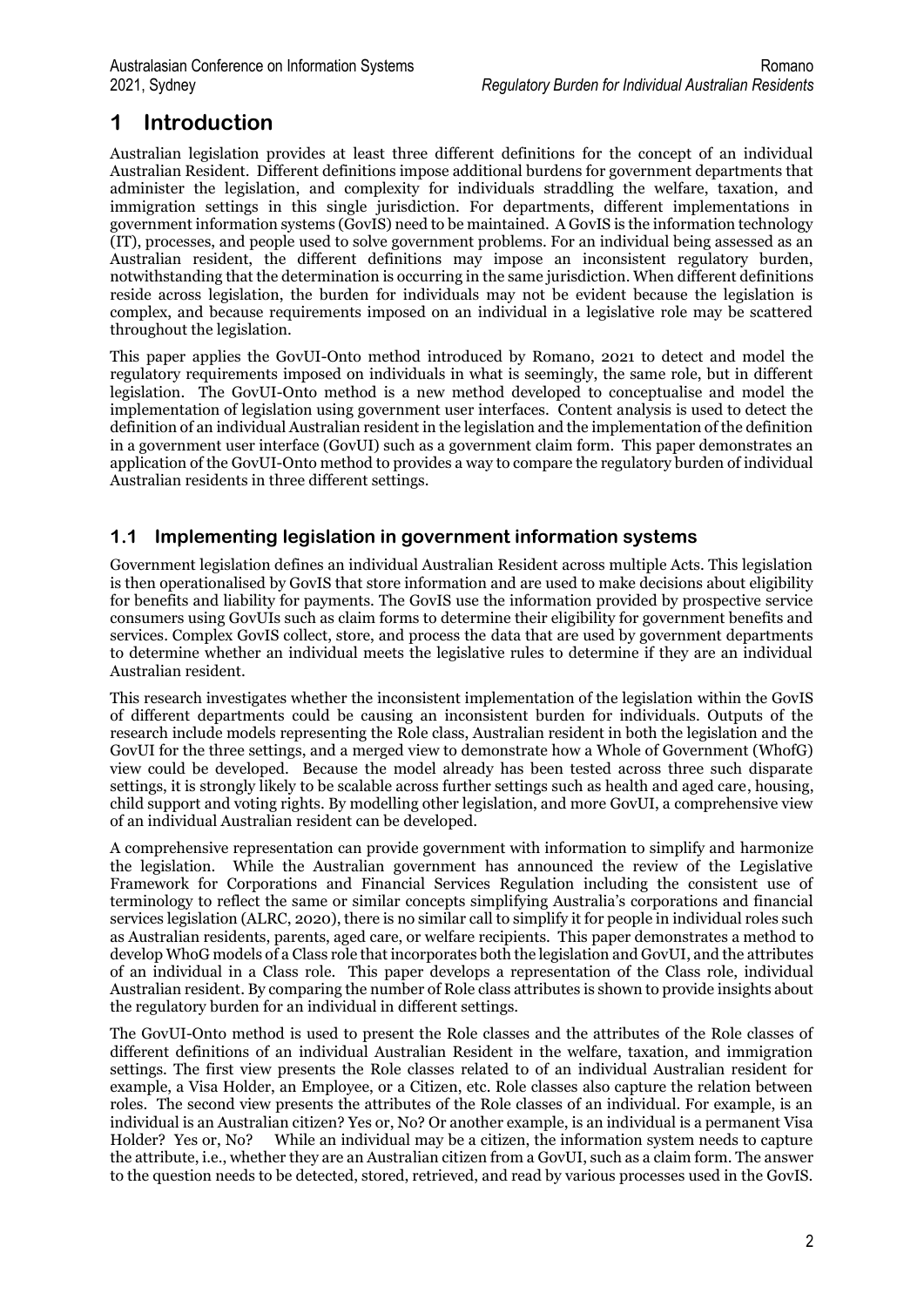The Role classes and the Attributes of the Role classes are captured from the legislation and the GovUI in the welfare, tax and immigration settings are then they are compiled to demonstrate how a WhoG view can be developed to inform a process of harmonization and to remove the inconsistencies that make regulation difficult for individuals to comprehend. A major justification for pursuing legal harmonization within Australia is the difficulty or uncertainty for individuals arising from regulatory inconsistencies among jurisdictions and unacceptable differences in impacts for individuals due to inconsistent treatment of the same action across jurisdictions (House of Representatives Standing Committee on Legal and Constitutions, 2006).

#### **1.2 The GovUI-Onto method**

The research being reported uses GovUIs as a substitute to the complex GovIS that would otherwise be required to investigate this type of misalignment. While auditors have access to complex GovIS to investigate both alignment and misalignment to the legislation, this required access precludes the review by others. The research being reported uses the GovUI as a substitute for the GovIS and applies an ontological approach to determine the burden on an individual Australian resident.

An ontology is an "explicit specification of a conceptualization" (Gruber, 1993). The specification provides a description of concepts and relations that exist for an individual or a community of individuals as a conceptual model of a specific domain (Mommers, 2010). A conceptual model is an abstract and simplified description of the reality that is being represented (Mylopoulos, 1992). Conceptual modelling is the activity of formally describing some aspects of the physical and social world around us for the purposes of understanding and communication (Li & Dai, 2011, p. 87). By specifying a domain as a model, it is possible to understand, (Uschold & Gruninger, 1996) or analyse a domain (Noy & McGuinness, 2001).

A full ontology would require a description of all concepts in the legislation. While substantial amounts of statutory law are definitional in nature (Sergot et al. 1986), not everything that exists in legislation is defined (Bench-Capon & Visser, 1997). For this research, an ontology is not required as there is only one concept, individual Australian resident, being considered, and each setting provides its legal definition. Another reason that a full ontology is not require is because only some relations are required to make the comparison in different settings. These relations are Classes, Role class, Class attributes, and Is\_a relations.

A class is a set of entities (Noy & Musen, 2003, p. 985). The three ontological relationships being detected from the text used to determine whether an individual is an Australian resident, are Role classes, Is\_a Classes, and Role class attributes. These are described as follow:

• A Role class is a subset of a Class and could be any role that the legislation describes held by an individual when determining if an individual is an Australian resident. For example, an individual could hold a Role class as an Employee, or a Visa Holder.

An Is a relationship is an inheritance association, and for the purposes of the research being reported, describes a parent and child association between the class Individual and any of the Role classes. For example, the legislation may refer to an individual who is a Visa holder. Given that not all individuals are citizens, representing the parent and child relationships in a tree diagram helps to visualize the relationship. In this example, 'Individual' is the parent, and 'Visa holder' is the child.

• A Role class attribute is a requirement derived from the text found in either the legislation or the GovUI about an Individual used to determine if they are an Australian resident. For example, the legislation may require an Individual to be an Australian citizen. Therefore, a Class attribute of 'Individual' would be 'is an Australian citizen'.

The following excerpt from the legislation is used to provide examples of the ontological relationships. An Australian resident Class is a person who: resides in Australia and is an Australian citizen  $s7(2)(a)(i)$ Social Security Act, 1991. This excerpt provides three relations: the first is that an Australian resident Is\_a person (i.e., an individual, and not a company, incorporated in Australia); the second, is that the person has a Role class of Resident; and the third, is that the person has a role of Australian citizen. The excerpt also provides three Role class attributes, requirements that are framed as Boolean Yes/No? Firstly, is the applicant an individual? Secondly, does the applicant reside in Australia? Thirdly, is the applicant an Australian citizen? This example describes how the relations between Role classes, and other Role class attributes detected from the text provide can be used to specify a conceptualization of the individual Australian resident definition, without the requirement for a full ontology.

The method undertakes a non-semantic investigation, i.e., it does not define the concepts related to an individual Australian resident, but rather, it represents the sub-set of the relations with the definition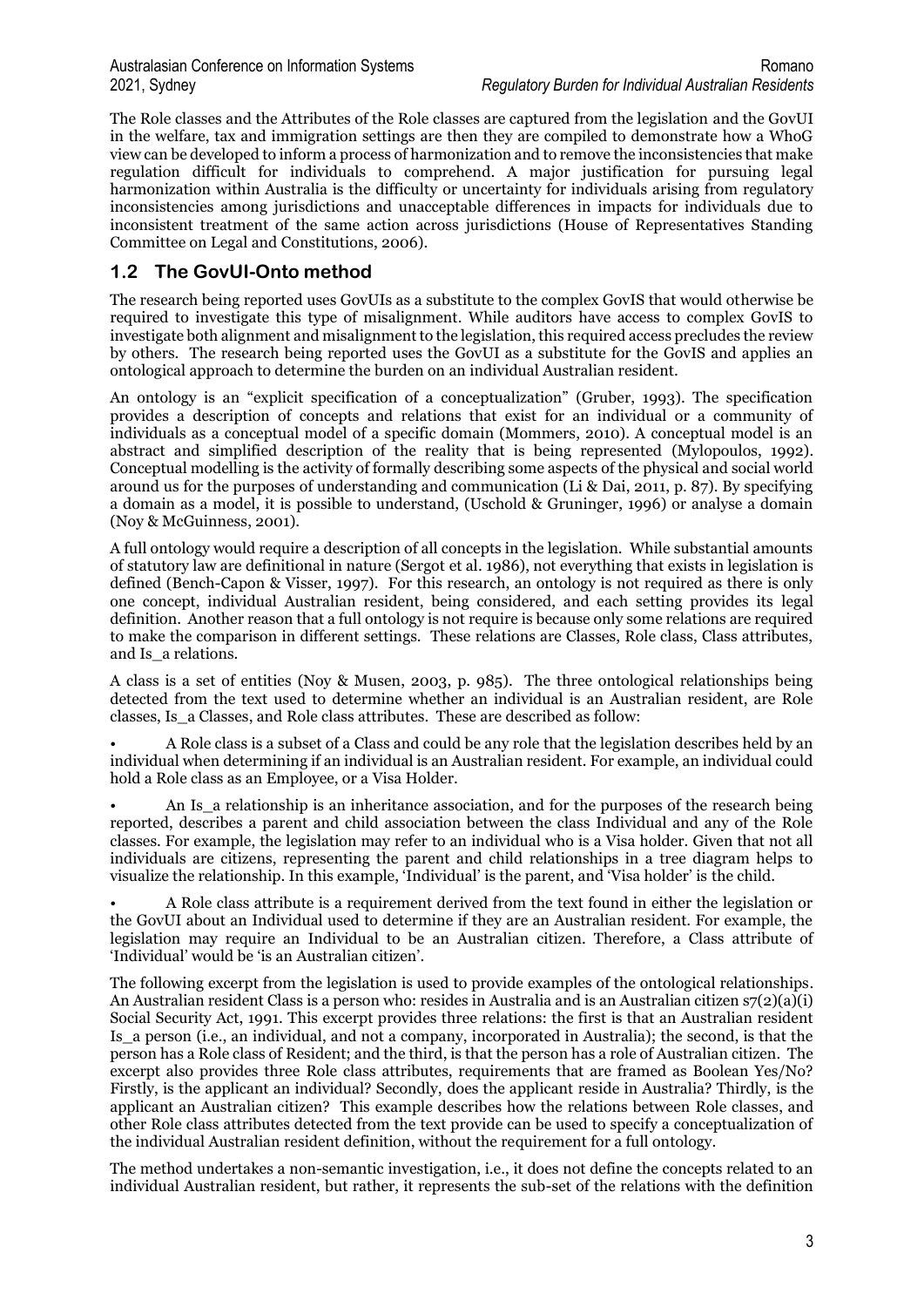that exist in the legislation and its implementation in selected GovUI. The GovUI-Onto method is an ontological approach derived from the process of building a full ontology, to focus on a single legislative definition.

The outcome of the research being reported is a series of models that depict firstly, the Role classes related to an individual Australian resident. Secondly, the models depict the attributes necessary to be deemed an individual Australian resident in the welfare, taxation, and immigration settings. A settingview of an individual Australian Resident is constructed by modelling the ontological components found in the legislation, then, modelling those found in the GovUI, and merging them. The merged view represents the burden on an individual in that setting.

### **2 Developing a Whole-of-Government View of an individual Australian resident**

There are three different ways to use concepts in a domain to build ontologies that organize hierarchies of classes and properties, bottom-up, top-down, and combination approach (Uschold & Gruninger, 1996). The bottom-up approach starts with the most specific concepts in a domain of application while a top-down approach starts with high-level concepts that are assumed to be common to many application areas (Mommers, 2010). A combination approach combines the top-down and bottom-up approaches. The research used a bottom-up approach to develop a WhoG view of the roles and the attributes of an individual Australian resident. In modern society, for many roles there are many requirements the government therefore has views about the roles and attributes of individuals. In this paper we are observing the Role classes and the Role class attributes of an individual Australian resident. Figure 1 depicts how Role classes, and the Role class attributes are used to determine the regulatory burden for individual Australian residents.



*Figure 1 Role classes and Role class attributes to determine regulatory burden for individual Australian residents* 

In Figure 2, the bottom-up approach is used to detect the Classes, then the Role Classes from the legislation and GovUI in each setting. A merged view of the legislation and GovUI, or WhoG view is developed, and then these are merged to create a WhoG view. By using this approach, it is possible to capture the attributes of an individual Australian resident found in the legislation, for comparison to those found in the GovUI.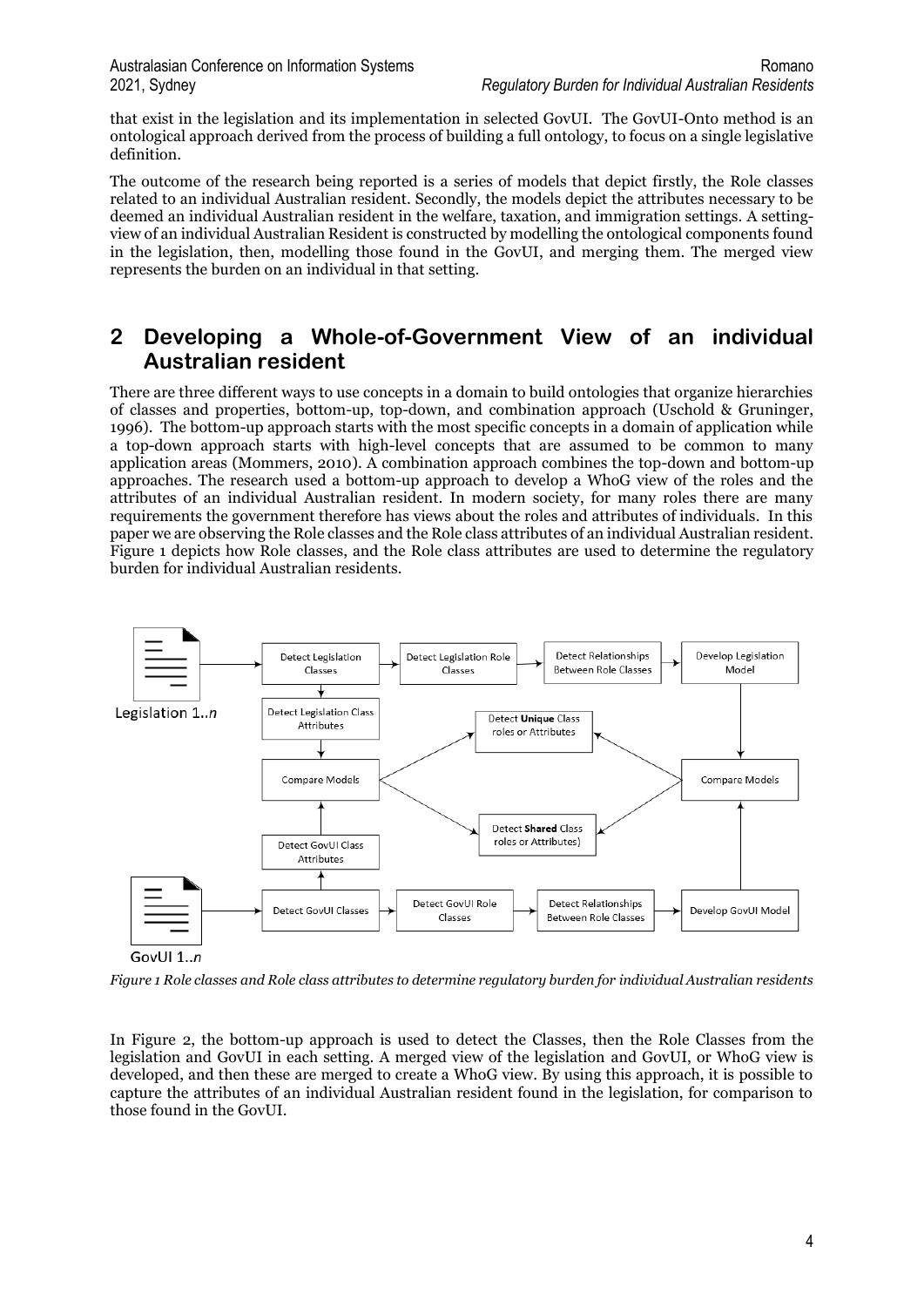

*Figure 2 Individual Australian resident Whole of Government Class attributes Model*

The following sections provide the attributes required of an individual Australian Resident in legislation and a GovUI the three different settings. The legislation definition of an individual Australian Resident in each setting, and a GovUI that implements the definition are used. While there are many different GovUI, only a single GovUI in each setting is used.

#### **2.1 Attributes of an individual Australian Resident in the Welfare setting**

An individual who is an Australian resident in the welfare setting can apply for Australian welfare benefits. The research being reported detected the attributes of an Individual using the *A New Tax System (Family Assistance) Act*, 1999 and 'Claim for an annual lump sum payment of Family Tax Benefit'. The welfare setting has 22 requirements for an individual Australian Resident as listed in Figure .

| AccommodationNatureSuggestsResidingInAustralia                                         |
|----------------------------------------------------------------------------------------|
| AssetsNatureAndExtentSuggestsResidingInAustralia                                       |
| <b>AustralianCitizen</b>                                                               |
| AustralianCitizenBornInAustralia                                                       |
| CountryOfBirthAustralia                                                                |
| CountryOfCitizenshipAustralia                                                          |
| EmploymentBusinessFinancialSuggestsResidingInAustralia                                 |
| EverLivedInAustralia                                                                   |
| EverTravelledOutsideAustralia                                                          |
| FamilyRelationshipsNatureAndExtentSuggestResidingInAus                                 |
| LivedOutsideAustralia3YearsUpTo30June2017                                              |
| <b>NeverTravelledToAustralia</b>                                                       |
| OtherMatterSuggestIntentionToRemainPermanentlyInAus                                    |
| PermanentVisaHolder                                                                    |
| ResidesInAus                                                                           |
| SpecialCategoryVisaHolderWhoIsProtectedSCVHolder                                       |
| TravelOutsideAustraliaFrequencyAndDurationSuggestsResidingInAustralia                  |
| VisaOnArrivalNewZealandPassprotSpecialCategoryVisa                                     |
| <b>VisaOnArrivalPermanentVisa</b>                                                      |
| VisaOnArrivalTemporaryVisa                                                             |
| VisaOnArrivalUnknownVisa                                                               |
| VisaSubClassChangedSinceArrival                                                        |
| <br>$\overline{\phantom{a}}$<br>$T_{\text{A}}$ $T_{\text{A}}$ $T_{\text{B}}$<br>$\sim$ |

*Figure 3 Welfare Class attributes*

### **2.2 Attributes of an individual Australian Resident in the Taxation setting**

An individual who is an Australian Resident in the taxation setting is required to pay income tax in Australia. The attributes of an Individual were detected from the Tax Administration Act, 1953, and the income Taxation ruling (TR) residency status of individuals entering Australia (TR 98/17). The taxation setting has 15 requirements for an individual Australian Resident as listed in Figure 4.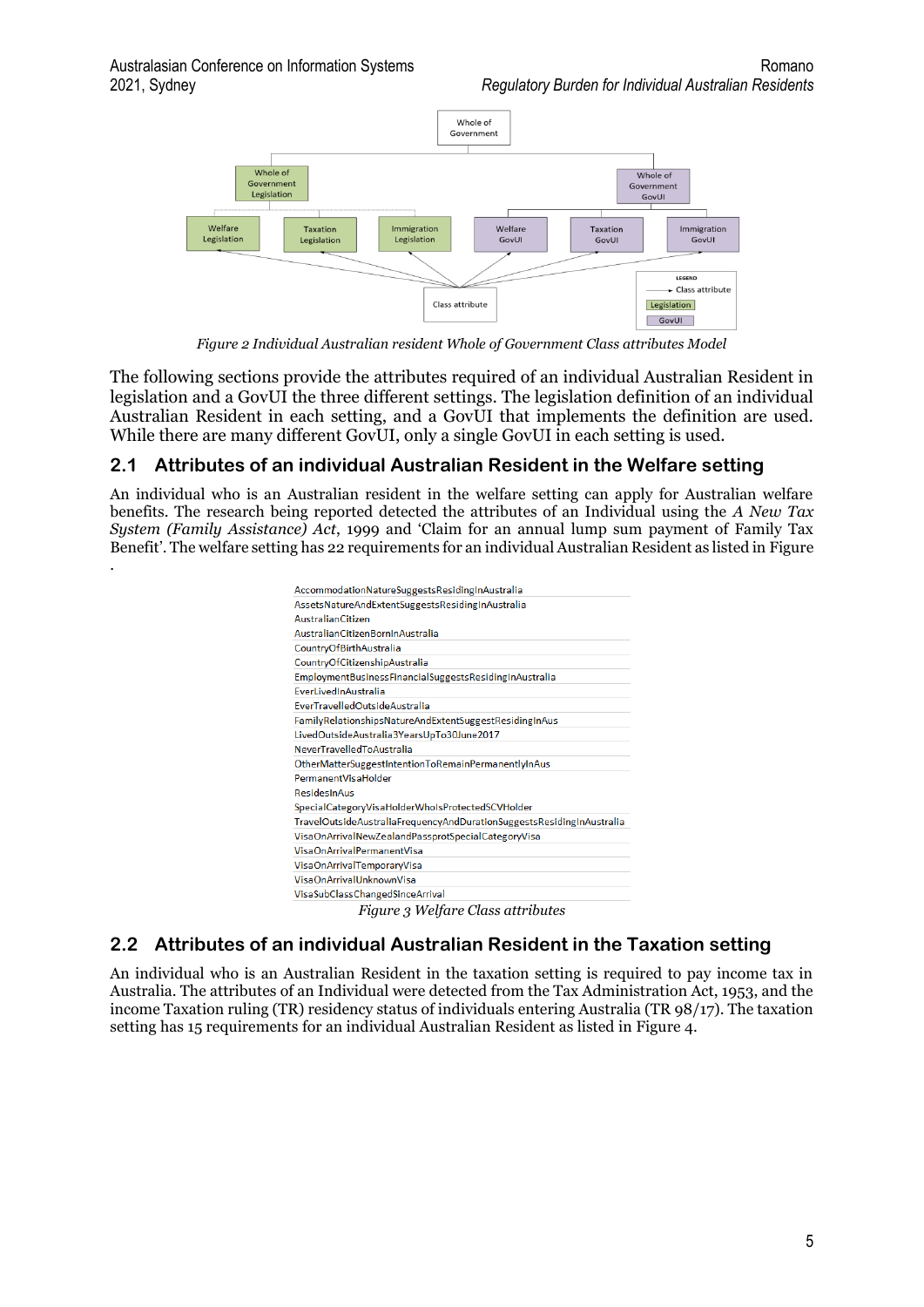| BeenInAustralia>1/2YearOfIncome                             |
|-------------------------------------------------------------|
| BehaviourInAusSuggestsResidingInAus                         |
| CommSatAbodeOusideAus&NotIntentAusResidence                 |
| CommSatPermPlaceAbodeOUtsideAustralia                       |
| <b>Domicile Isln Australia</b>                              |
| EligibleEmployeeSuperannuationAct1976                       |
| FamilyAndBusinessEmploymentTiesSuggestsResidingInAus        |
| IntentionOrPurposeOfPresenceSuggestResidingInAus            |
| Maintenance And Location Of Assets Suggests Residing In Aus |
| MemberSchemeSuperannuationAct1990                           |
| <b>NonAcompany</b>                                          |
| PeriodOfPhysicalPresenceInAusSuggestResidingInAus           |
| <b>ResidesInAus</b>                                         |
| SocialAndLivingArrangmentSuggestsResidingInAus              |
| SpouseOrChildUnder16OfPersonAorB                            |
| <i>Figure 4 Taxation Class attributes</i>                   |

#### **2.3 Attributes of an individual Australian Resident in the Immigration setting**

An individual who is an Australian resident in the immigration setting may be eligible for Australian citizenship, and all the benefits that this entails. The research being reported detected the attributes of an Individual using the Citizenship Act, 2007 and the application for Australian citizenship – general eligibility claim Form 1300t. The immigration setting has 18 requirements for an individual Australian Resident as listed in Figure .

| AbsentFromAusPartPeriodNot>12MonthsInThe4YearsBeforeApplicationDay                                 |  |  |
|----------------------------------------------------------------------------------------------------|--|--|
| AnAusCitizenAnytimeBeforeApplicationDay                                                            |  |  |
| AustralianCitizen                                                                                  |  |  |
| bornInAustralia                                                                                    |  |  |
| Confined InPrison4 Year Period                                                                     |  |  |
| ConfinedInPsychiatricInstitution4YearPeriod                                                        |  |  |
| MinDiscPresentinAusButAdminErrorNotPermanentResidentDuringPeriod                                   |  |  |
| MinDiscPresentInAustButAdminErrorUnlawfulNonCitizenDuringPeriod                                    |  |  |
| MinDiscSpouseDeFactoSurvivingSpouseOrSurvivingDeFactoOfAustralianCitizenWithContinuingAssociations |  |  |
|                                                                                                    |  |  |
| MinDiscUnreasonableBecauseOfConfinement                                                            |  |  |
| MinDiscWouldSufferSignificantHardshipOrDisadvantage                                                |  |  |
| NotPresentInAusAsAnUnlawfulNonCitizenAnyTime4 YearsBeforeApplicationDay                            |  |  |
| PresentInAus4YrsBeforeApplicationDay                                                               |  |  |
| PresentInAusAsPermRes12MonthsApplicationDay                                                        |  |  |
| PrisonConfinement4YearsImmediatelyBeforeApplicationQuashed                                         |  |  |
| PsychiatricInstitutionConfinement4YearsImmediatelyBeforeApplicationQuashed                         |  |  |
| SatisfiesGeneralResidenceRequriements                                                              |  |  |
| TotalPeriodOfAbsenceNot>90Davs                                                                     |  |  |

*Figure 5 Immigration Class attributes*

#### **2.4 The Whole-of-Government Shared and Unique Class attributes**

By capturing the set of Class attributes of an individual Australian resident found across both the legislation and the GovUI, it is possible to develop a model of different requirements for those being assessed as individual Australian residents. Figure 6 is a list of the requirements in the welfare, taxation, and immigration settings. It provides an example of how a whole of government view may be developed.

By capturing the Class attributes of an individual Australian resident found in both the legislation and the GovUI, it is possible to understand the requirements imposed on an individual in different settings. The Class attributes are representative of the set of rules, or requirements, that should be represented in government information systems. For example, a Class attribute 'hasSpouse' would be a Boolean data item that could be accessed to understand whether an individual has reported that they have a spouse. In a WhoG view of an individual, 'hasSpouse' may have relevance for many different applications. If a Class attribute is used by more than one application then, it could be important to recognize this for impact assessments where for example, a legislative change is made to the definition of a spouse. In this case, understanding which government departments are impacted, or even, which area of a government department is impacted ensures that all impacted stakeholders are engaged.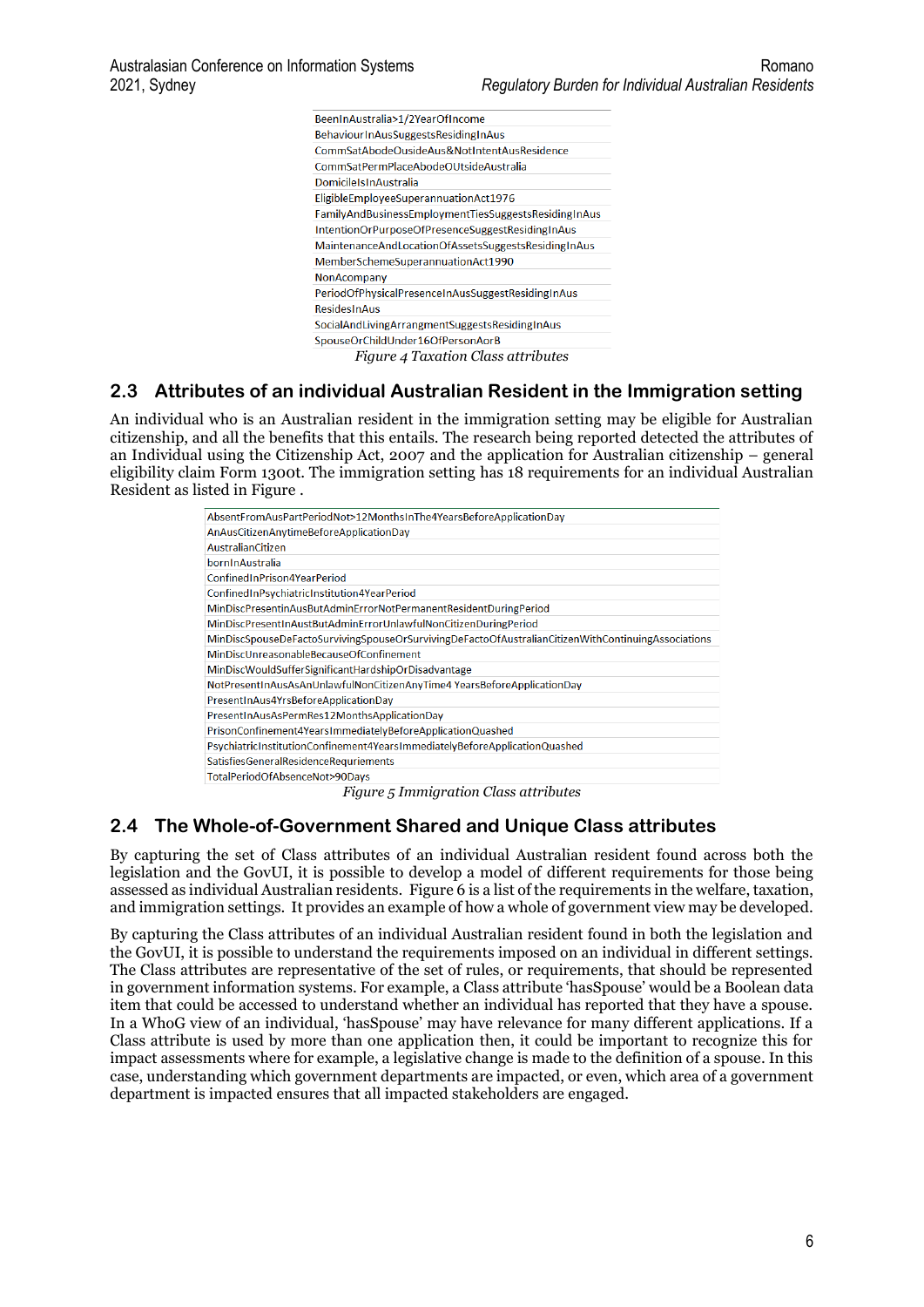| AbsentFromAusPartPeriodNot>12MonthsInThe4YearsBeforeApplicationDay                                 |
|----------------------------------------------------------------------------------------------------|
| AccommodationNatureSuggestsResidingInAustralia                                                     |
| AssetsNatureAndExtentSuggestsResidingInAustralia                                                   |
| AustralianCitizen                                                                                  |
| AustralianCitizenAnyTimeBeforeApplicationDay                                                       |
| AustralianCitizenBornInAustralia                                                                   |
| BehaviourInAusSuggestsResidingInAus                                                                |
| BeenInAustralia>1/2YearOfIncome                                                                    |
| <b>BorninAustralia</b>                                                                             |
| CommSatAbodeOusideAus&NotIntentAusResidence                                                        |
| CommSatPermPlaceAbodeOUtsideAustralia                                                              |
| ConfinedInPrison4YearPeriodBeforeApplicationDay                                                    |
| ConfinedInPsychiatricInstitution4YearPeriodBeforeApplicationDay                                    |
| CountryOfBirthAustralia                                                                            |
| CountryOfCitizenshipAustralia                                                                      |
| DomicileIsInAustralia                                                                              |
| EligibleEmployeeSuperannuationAct1976                                                              |
| EmploymentBusinessFinancialSuggestsResidingInAustralia                                             |
| EverLivedInAustralia                                                                               |
| EverTravelledOutsideAustralia                                                                      |
| FamilyAndBusinessEmploymentTiesSuggestsResidingInAus                                               |
| IntentionOrPurposeOfPresenceSuggestResidingInAus                                                   |
| LivedOutsideAustralia3YearsUpTo30June2017                                                          |
| MaintenanceAndLocationOfAssetsSuggestsResidingInAus                                                |
| MemberSchemeSuperannuationAct1990                                                                  |
| MinDiscPresentinAusButAdminErrorNotPermanentResidentDuringPeriod                                   |
| MinDiscPresentInAustButAdminErrorUnlawfulNonCitizenDuringPeriod                                    |
| MinDiscSpouseDeFactoSurvivingSpouseOrSurvivingDeFactoOfAustralianCitizenWithContinuingAssociations |
| MinDiscUnreasonableBecauseOfConfinement                                                            |
| MinDiscWouldSufferSignificantHardshipOrDisadvantage                                                |
| NeverTravelledToAustralia                                                                          |
| NonAcompany                                                                                        |
| NotPresentInAusAsAnUnlawfulNonCitizenAnyTime4 YearsBeforeApplicationDay                            |
| PeriodOfPhysicalPresenceInAusSuggestResidingInAus                                                  |
| PermanentVisaHolder                                                                                |
| PresentInAus4YrsBeforeApplicationDay                                                               |
| PresentInAusAsPermRes12MonthsApplicationDay                                                        |
| PrisonConfinement4YearsImmediatelyBeforeApplicationQuashed                                         |
| PsychiatricInstitutionConfinement4YearsImmediatelyBeforeApplicationQuashed                         |
| ResidesInAus                                                                                       |
|                                                                                                    |
|                                                                                                    |
| SatisfiesGeneralResidenceRequriements<br>SocialAndLivingArrangmentSuggestsResidingInAus            |
| SpecialCategoryVisaHolderWholsProtectedSCVHolder                                                   |
| SpouseOrChildUnder16OfPersonAorB                                                                   |
| TotalPeriodOfAbsenceNot>90Davs                                                                     |
| TravelOutsideAustraliaFrequencyAndDurationSuggestsResidingInAustralia                              |
| VisaOnArrivalNewZealandPassprotSpecialCategoryVisa                                                 |
| VisaOnArrivalPermanentVisa                                                                         |
| VisaOnArrivalTemporaryVisa                                                                         |
| VisaOnArrivalUnknownVisa                                                                           |

*Figure 6 Whole of Government Class attributes*

The legislation does not apply a standard when describing the attributes of roles held by an individual being assessed as an Australian resident. While there may be many variations two of these relate to the semantics used in attributes that can be resolved using a Boolean (Yes or No) where the legislation could easily be standardized to remove inconsistencies. The first example is where the legislation requires a decision-maker to determine if an individual has ever been something, or done something, etc. But, in other legislation, the decision-maker must determine if an individual has never been something, or never done something, etc. Another example of this is where the legislation requires a decision-maker to determine if a person has been Present [in Australia], while in other legislation, requires them to be 'In [Australia]', and yet in another legislation, the requirement is that the individual is 'Absent [from Australia]'. The second example is the use of the word 'not' in an attribute. For example, the legislation may require a decision-maker to determine if an individual is 'Present' [in Australia], but in other legislation, the decision-maker must determine if an individual is not present in Australia. If a standard approach to describe the attributes was adopted, this could reduce some inconsistencies for individual Australian residents. These are two examples where harmonisation can identify opportunities to simplify the legislation.

A Role class attribute analysis is presented as a WhoG view identifying Role class attributes that are shared by, and those that are unique to, different administering departments. Knowing the shared and unique attributes across the WhoG can inform other harmonisation activities. In the research being reported, the WhoG view is limited to three settings however the method is extensible, and more settings could be included. Figure 6 provides a summary of the categorisation of 51 Class attributes found across welfare, taxation, and immigration settings, as either shared or unique. The green circles represent the three settings, and the number in these circles provides a count of the unique Class attributes that are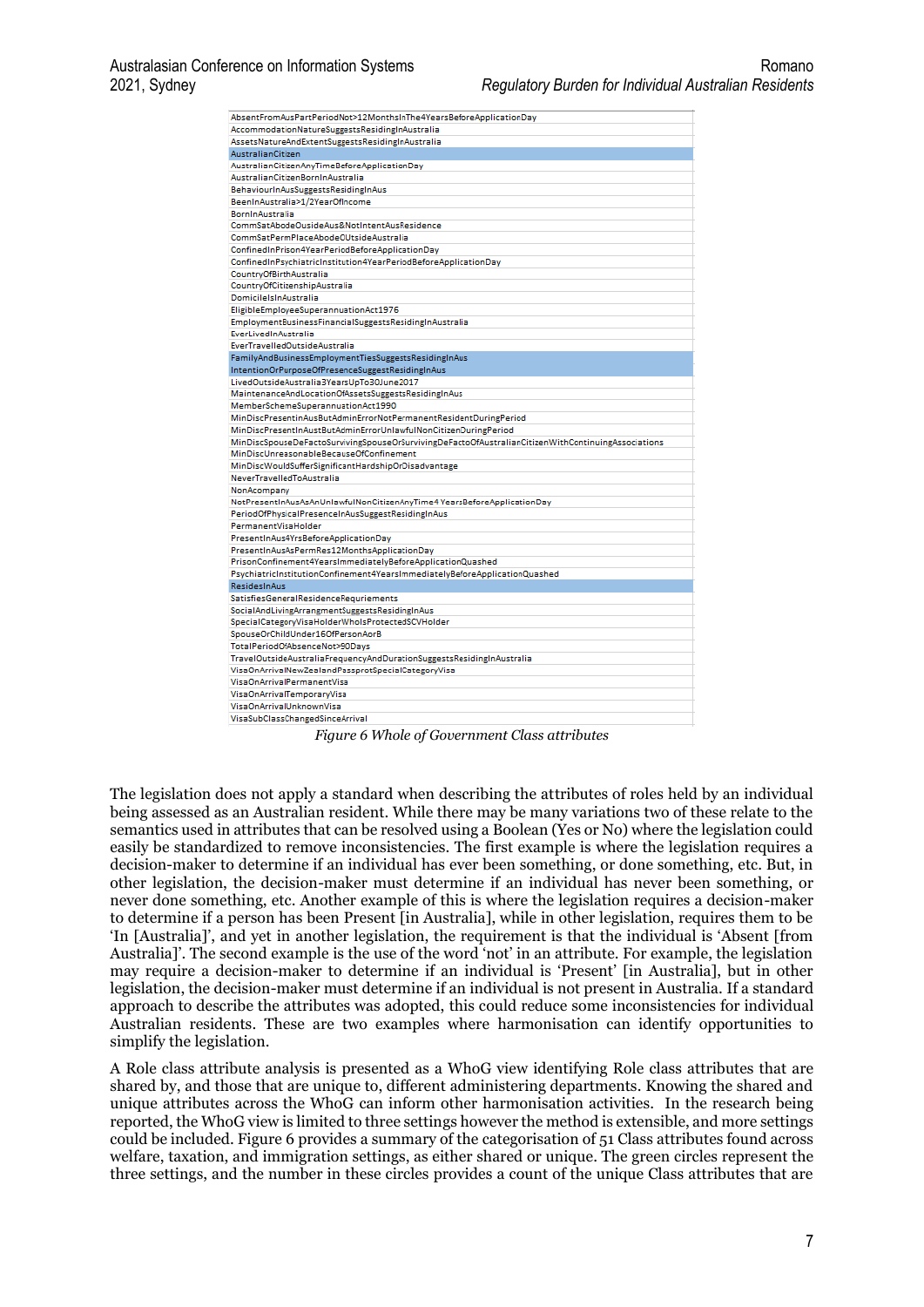only found in that setting. The blue circles capture those Class attributes that are shared. If a Class attribute is shared by all three settings, then it would be included in the number in the centre blue circle. Notably, there are no Class attributes that are used in all three settings and only four attributes that are shared by welfare and taxation, and one attribute shared by welfare and immigration.



*Figure 7 Shared and Unique Whole of Government individual Australian Resident Class attributes*

#### **2.5 The Whole-of-Government Role classes**

There are potential benefits that emerge from developing a WhoG view of Role classes. For the government, harmonization opportunities may emerge for interoperability of the data, and the rules being applied using these data. The harmonization could be a simple as reusing labels in GovUI for similar data items to make it clearer for users. This would also help manage WhoG change processes. For individuals in legislative roles, a view of Role classes may provide a view to understanding their responsibilities under different legislation.

The legislation applies labels to the roles held by an individual being assessed as an Australian resident. Ensuring that the roles are labelled consistently in different settings is a form of harmonization that could be used to simplify the legislation for individuals. The Role classes in the welfare setting have been detected from the *A New Tax System (Family Assistance) Act*, 1999. The Role classes in the taxation setting have been detected from the *Tax Administration Act*, 1953. The Role classes in the immigration setting have been detected from the *Citizenship Ac*t, 2007. 8 represents the roles found in the welfare, taxation, and immigration settings. Figure 8 is representative of how a WhoG view could be visualised, albeit that only three settings have so far been included. The roles are presented in an Is\_a structure. The roles are also color-coded, with the associated settings captured in each cell. A blue cell represents a Role class that is found in all settings, of which there is only one. A red cell represents the Role classes that are found in both the welfare and immigration settings, of which there are four. A black cell represents unique Role classes, the bulk of the cells are in this category.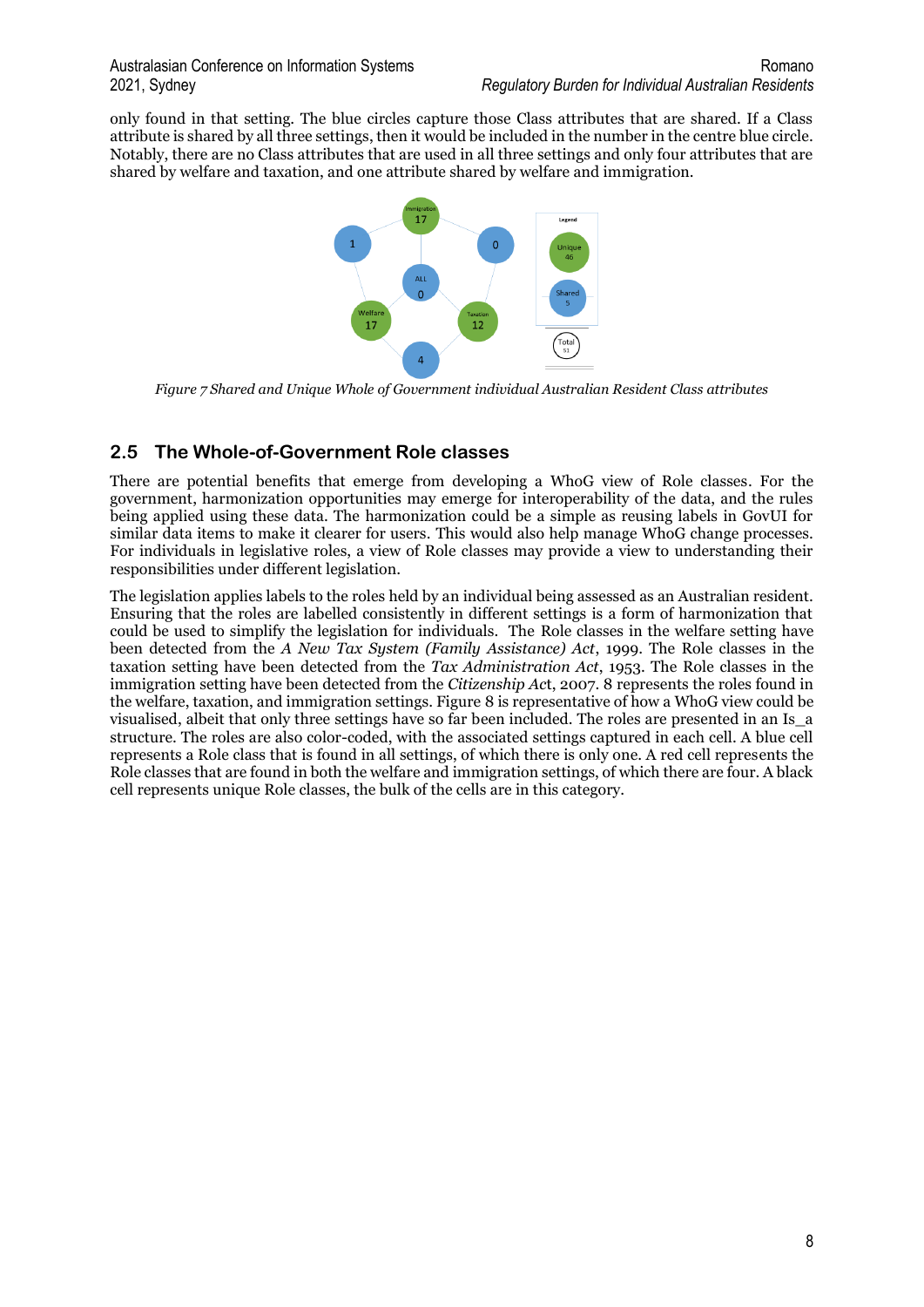

*Figure 8 Class Roles of an individual Australian Resident*

### **3 The regulatory burden on an individual Australian resident**

For the research, a Role class is a subset of the class Individual. Two examples of a Role class are Employee and Visa Holder. Understanding the number and types of different legislative roles an individual may hold could be useful for the government when considering cohorts of citizen interactions in a citizen-centric approach to service delivery. The research being reported demonstrates an approach using the attributes of the Role classes can be helpful to understand the number of legislative rules that must be satisfied to meet the requirements of an individual Australian Resident. The number of rules applying to an individual being assessed is described in this research as the burden on an individual and these numbers are captured in Table 1.

| Setting     | Individual Australian Resident Class attributes |
|-------------|-------------------------------------------------|
| Welfare     | 20                                              |
| Immigration | 18                                              |
| Taxation    | 15                                              |
|             |                                                 |

*Table 1. Regulatory burden in different settings*

Publicly available documents, i.e., the legislation and GovUI have been used understand the burden for an individual using the legislation and the GovUI that are publicly available documents. This research demonstrates a method that uses the legislation and GovUI to understand the regulatory burden on an individual Australian resident in the welfare, taxation, and immigration settings. A WhoG view has been discussed and the benefits of its development to identify harmonization opportunities to simplify the legislation for individual Australian residents has been described.

This information systems (IS) research uses manual content analysis to detect three ontological components in the legislation and GovUI such as a government application form. Future research will investigate the use of Natural Language Processing (NLP) to automate the detection of Roles and Attributes of roles from legislation and GovUI.

This paper demonstrates that by using the GovUI-Onto method to model the Role class attributes of an individual Australian resident in the legislation, it is possible to compare the regulatory burden for an individual in the different settings. This paper has presented the Role class attributes as the set of rules that an individual must meet to be deemed an Australian Resident in different settings. The paper has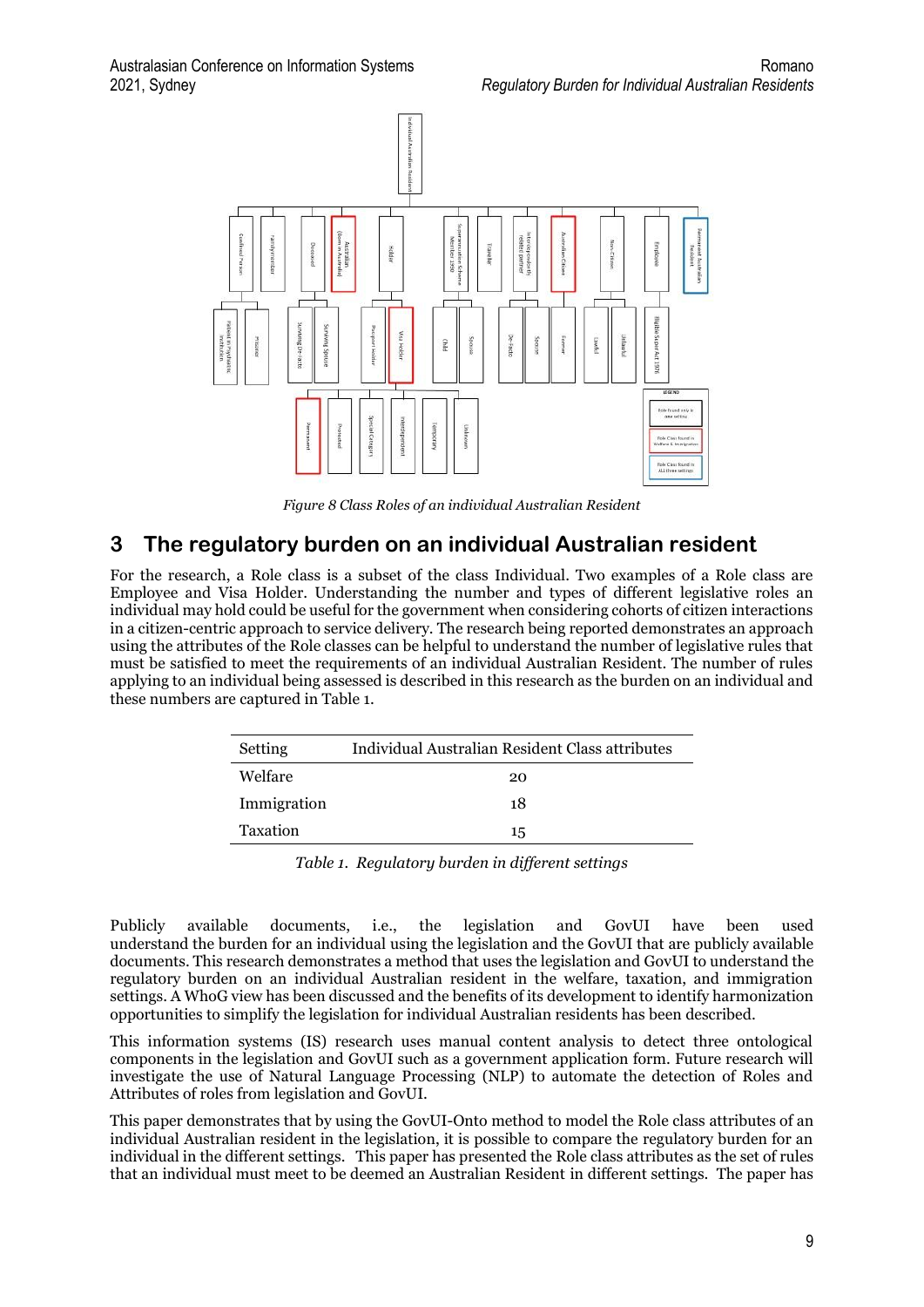also presented a WhoG Role class model of an individual Australian resident comprised of three settings, that can be extended by other researchers in the future.

# **4 Contributions and Implications**

The research reported in this paper applies GovUI-Onto, a new method developed to conceptualise and model the implementation of legislation using government user interfaces to model and compare the regulatory burden being imposed on individuals being assessed as Australian residents in the welfare, taxation, and immigration settings. While only one definition is investigated, its application in three settings suggests that the method is extendable. In future research, NLP will be used to remove the manual detection of the ontological relations used in the content analyses.

This research contributes to IS knowledge by providing a method that can be used by auditors and others, as the research data is publicly available. This removes the requirement to access complex GovIS behind secure firewalls.

## **5 Conclusion**

The research indicates that there may be a higher regulatory burden for individuals who will gain a benefit or service from the government, than for those who will be required to pay the government. The research also demonstrates how a WhoG view of the legislative requirements for an individual Australian resident can be developed. A WhoG view can be used to identify harmonisation opportunities to reduce the regulatory burden for individual Australian residents, and to simplify the legislation for all.

## **6 References**

- Abi-Lahoud, E, Butler, T, & O'Brien, L 2014, 'A hermeneutic approach to solving the translation problem in designing ontologies', AIS ECIS 2014 Twenty Second European Conference on Information Systems.
- Australian Law Reform Commission, 2020, 'Review of the Legislative Framework for Corporations and Financial Services Regulation', https://www.alrc.gov.au/inquiry/review-of-the-legislativeframework-for-corporations-and-financial-services-regulation/. Accessed 26 July 2021.
- Bench-Capon, T J M, & Visser, P R S 1997, 'Ontologies in Legal Information Systems; The Need for Explicit Specification of Domain Conceptualisations', 6th International Conference on Artificial Intelligence and Law, pp. 132–141.
- Breuker, J, Hoekstra, R. 'Epistemology and ontology in core ontologies: FOLaw and LRI-Core, two ontologies for law', Proceedings of the EKAW04 Workshop on Core Ontologies In Ontology Engineering, Northamptonshire, UK (pp. 15-27)
- Department of Human Services 2015, Department of Human Services Annual Report 2014-2015, DHS, Canberra,
- Li, L, & Dai, H 2011, 'Building a change management model for e-government services evolution', Proceedings - 2011 International Conference on Management of e-Commerce and e-Government, ICMeCG 2011, Hubei, China, 5-6 November 2011, pp. 87–92.
- Mommers, L 2010, 'Chapter 12 Ontologies in the Legal Domain', In Poli R & Seibt J (Eds), Theory and Applications of Ontology: Philosophical Perspectives, Springer, Dordrecht, pp. 265–276.
- Mylopoulos, J 1992, 'Conceptual Modelling and Telos 1', In Conceptual Modelling, Databases, and CASE: an Integrated View of Information System Development, pp. 49–68. Ackoff, R. L. 1961. "Management Misinformation Systems," Management Science (14:4), pp. 147-156.
- Noy, N F, & McGuinness, D L 2001, 'Ontology development 101: A guide to creating your first ontology', Knowledge Systems Laboratory, vol. 32 pp. 1–28.
- Noy, N F, & Musen, M A 1999, 'SMART: Automated Support for Ontology Merging and Alignment', Proceedings of the 12th Workshop on Knowledge Acquisition, Modelling, and Management.
- Romano, 2021, 'GovUI-Onto: An Ontological Method for Investigating Alignment of Government User Interfaces to Legislation', PACIS 2021, Dubai, July 12-14 July 2021.